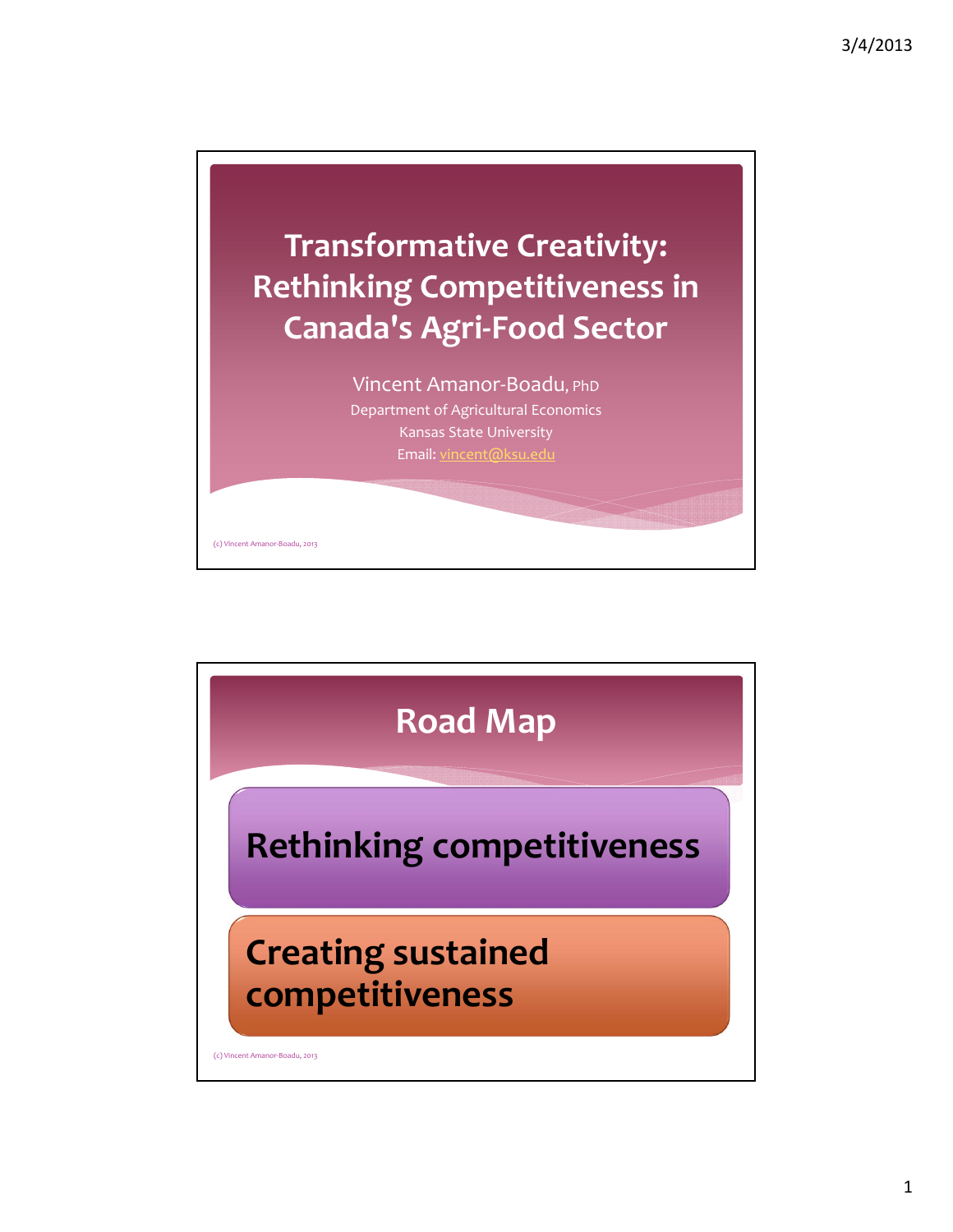

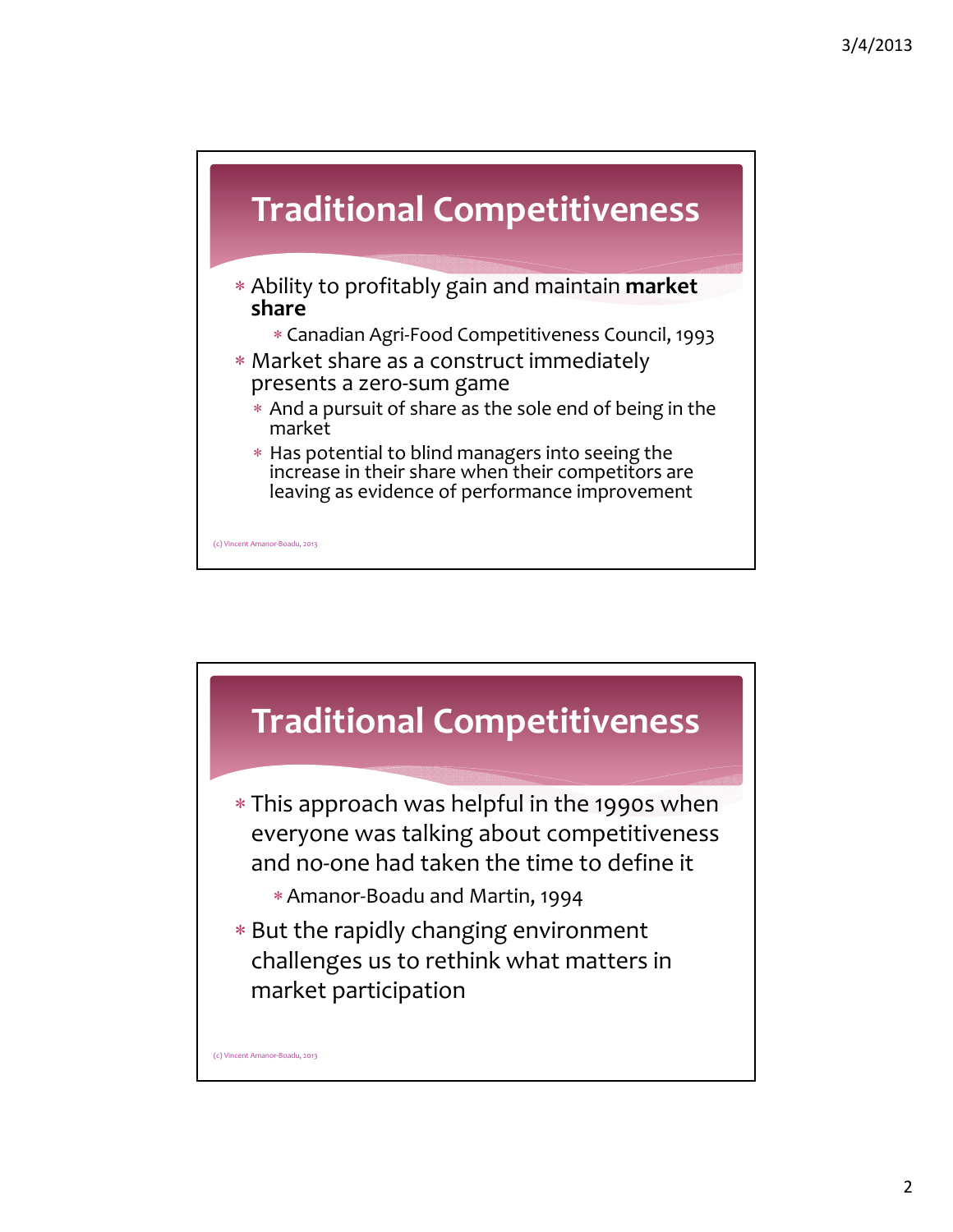## **Rethinking Competitiveness**

Competitiveness is **sustained value creation** through incessant innovation

Competitiveness‐driven innovation is defined with the context of *customer needs*

This perspective liberates us to become masters of our own fate

(c) Vincent Amanor‐Boadu, 2013

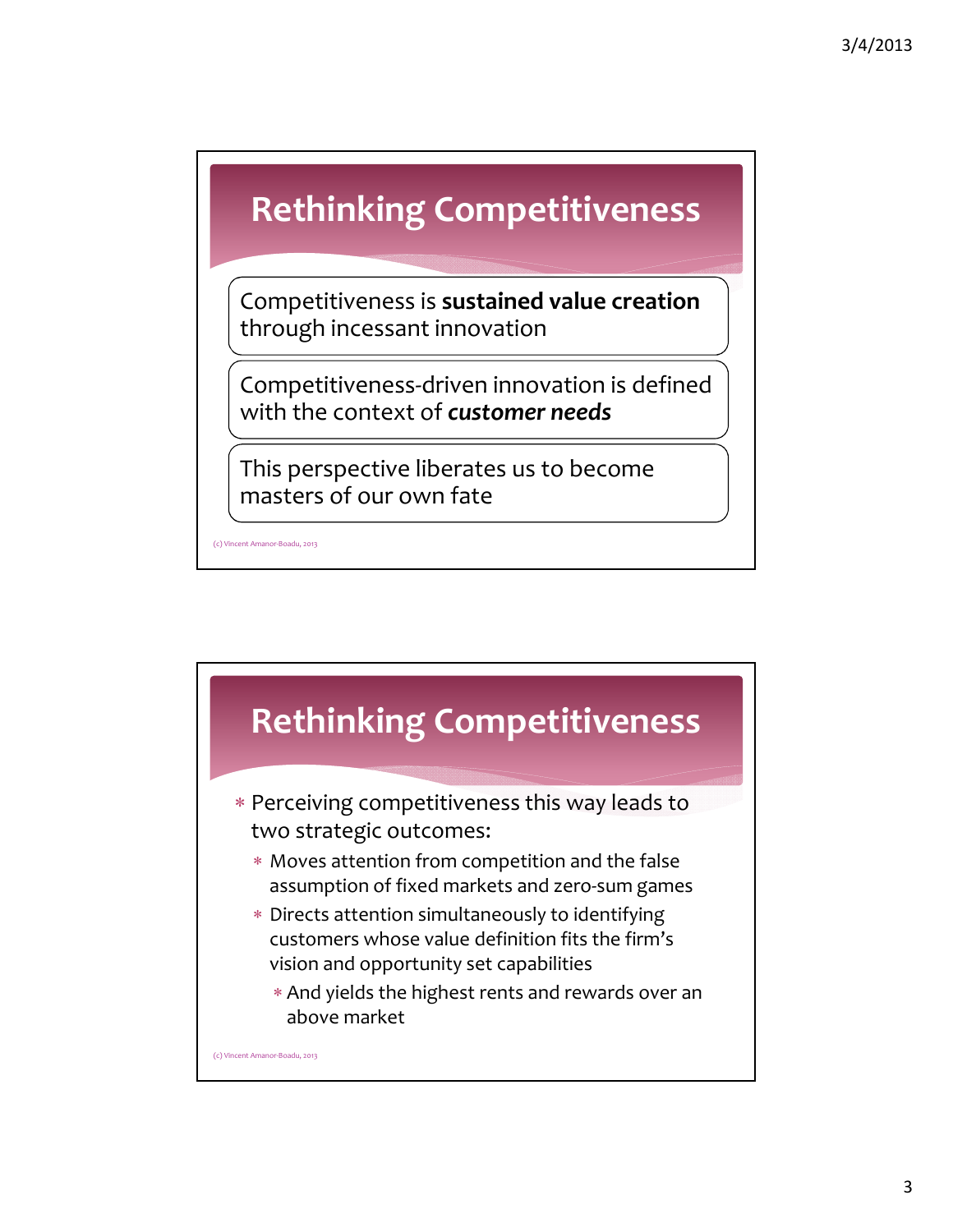

- Once the appropriate customer segment and its needs are identified, rethinking competitiveness as value creation leads to **INNOVATION**
	- the **purposeful** development of new value to address identified customer needs *in ways that delight* the customer enough to facilitate extraction of *rents and rewards*

(c) Vincent Amanor‐Boadu, 2013

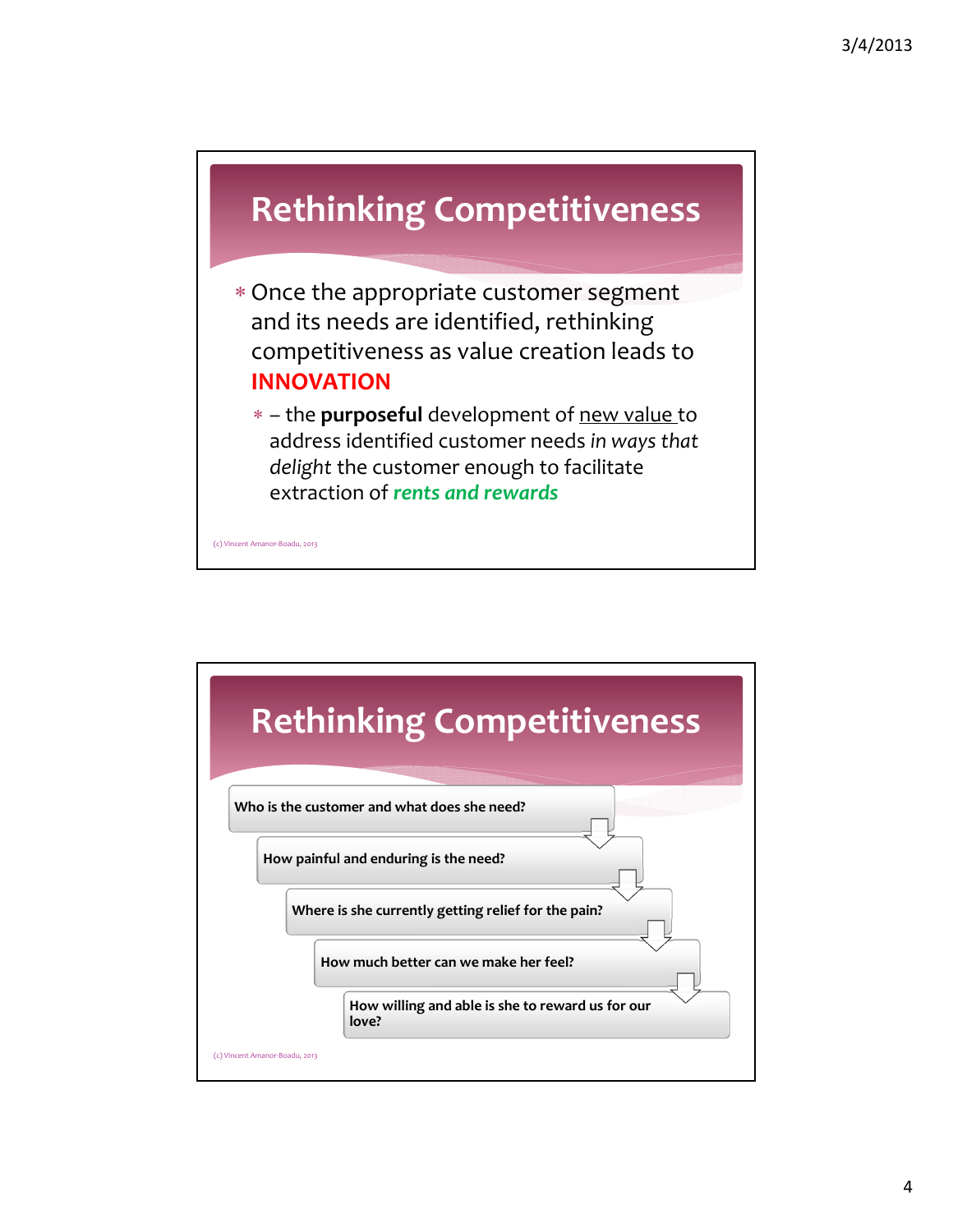

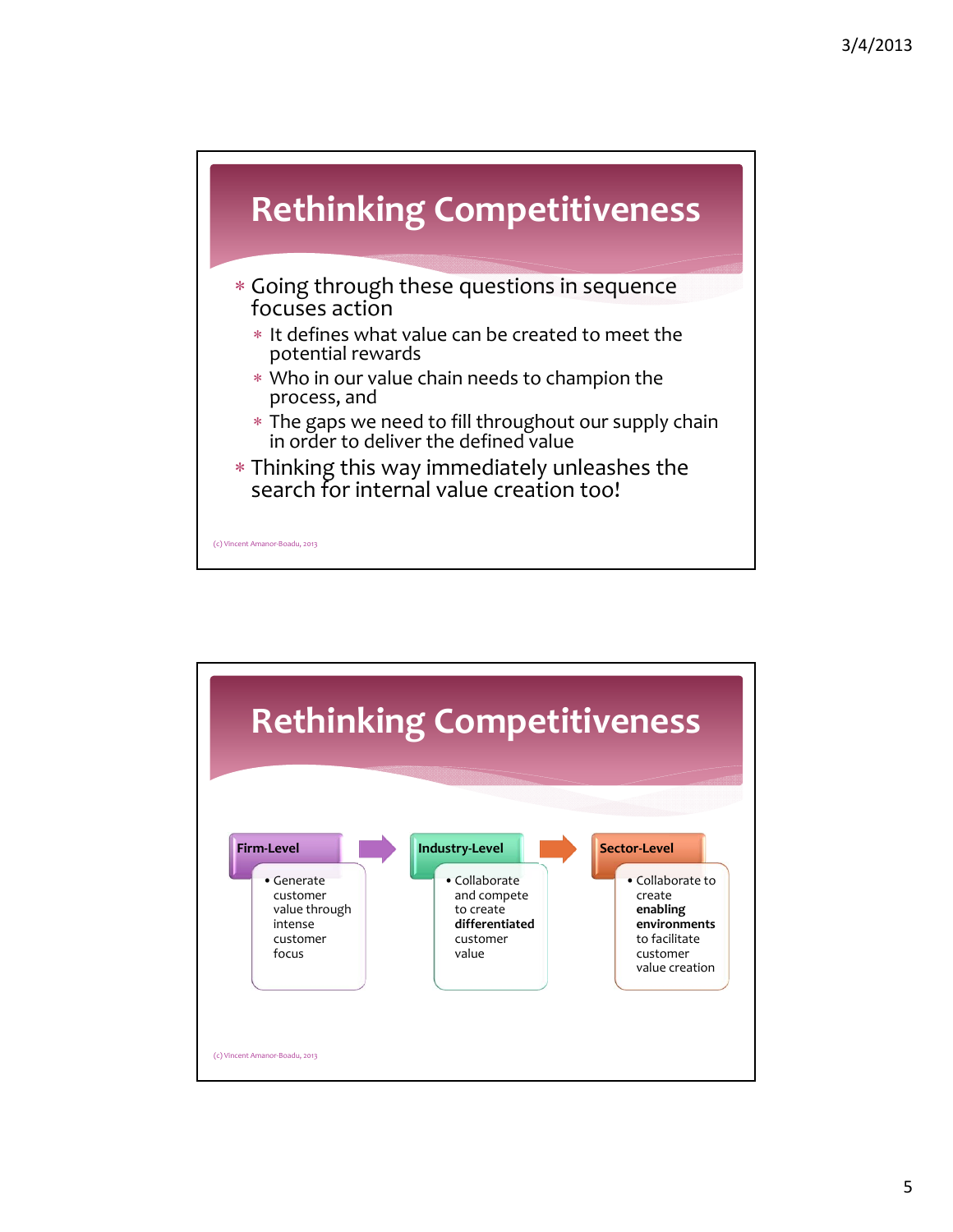

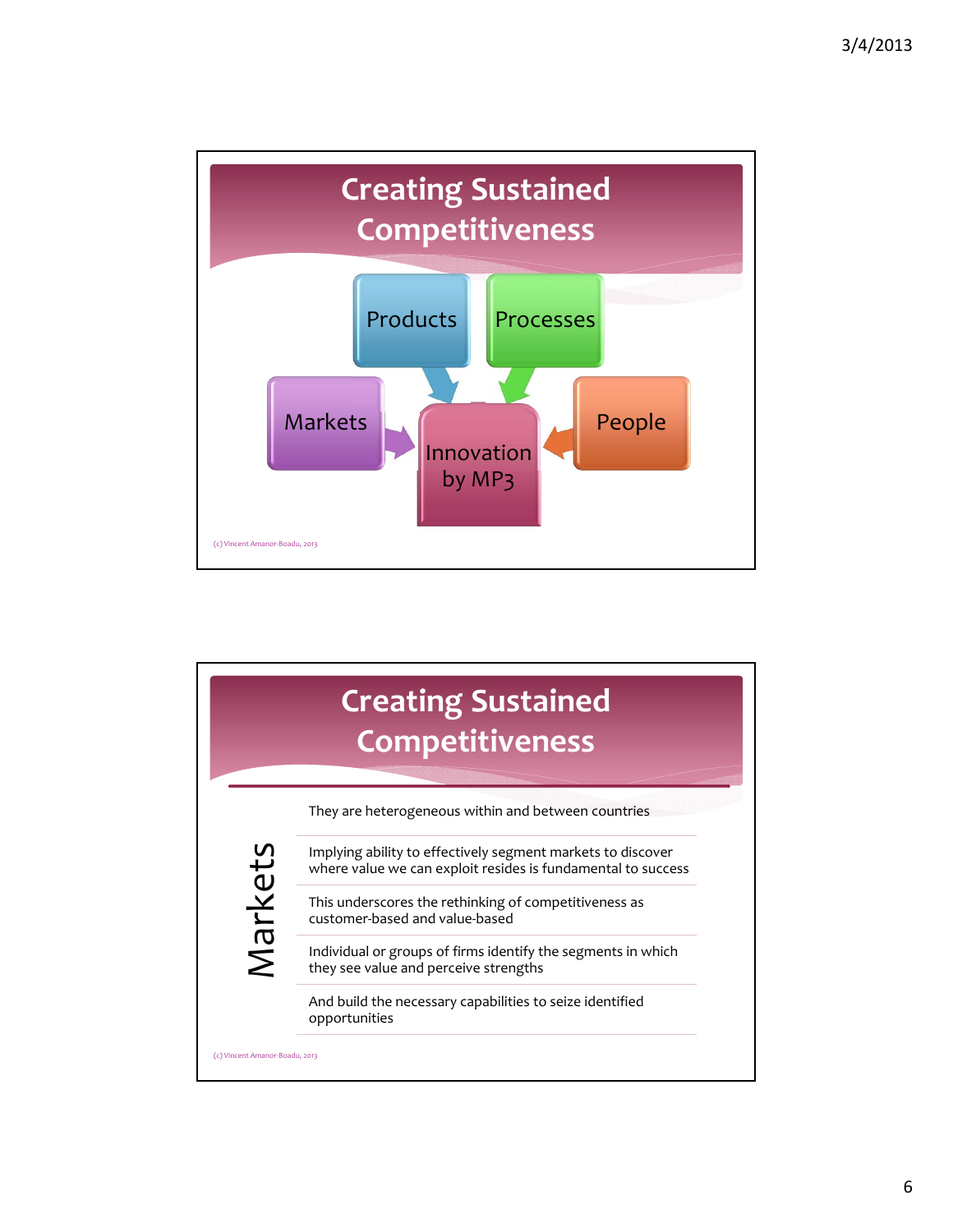

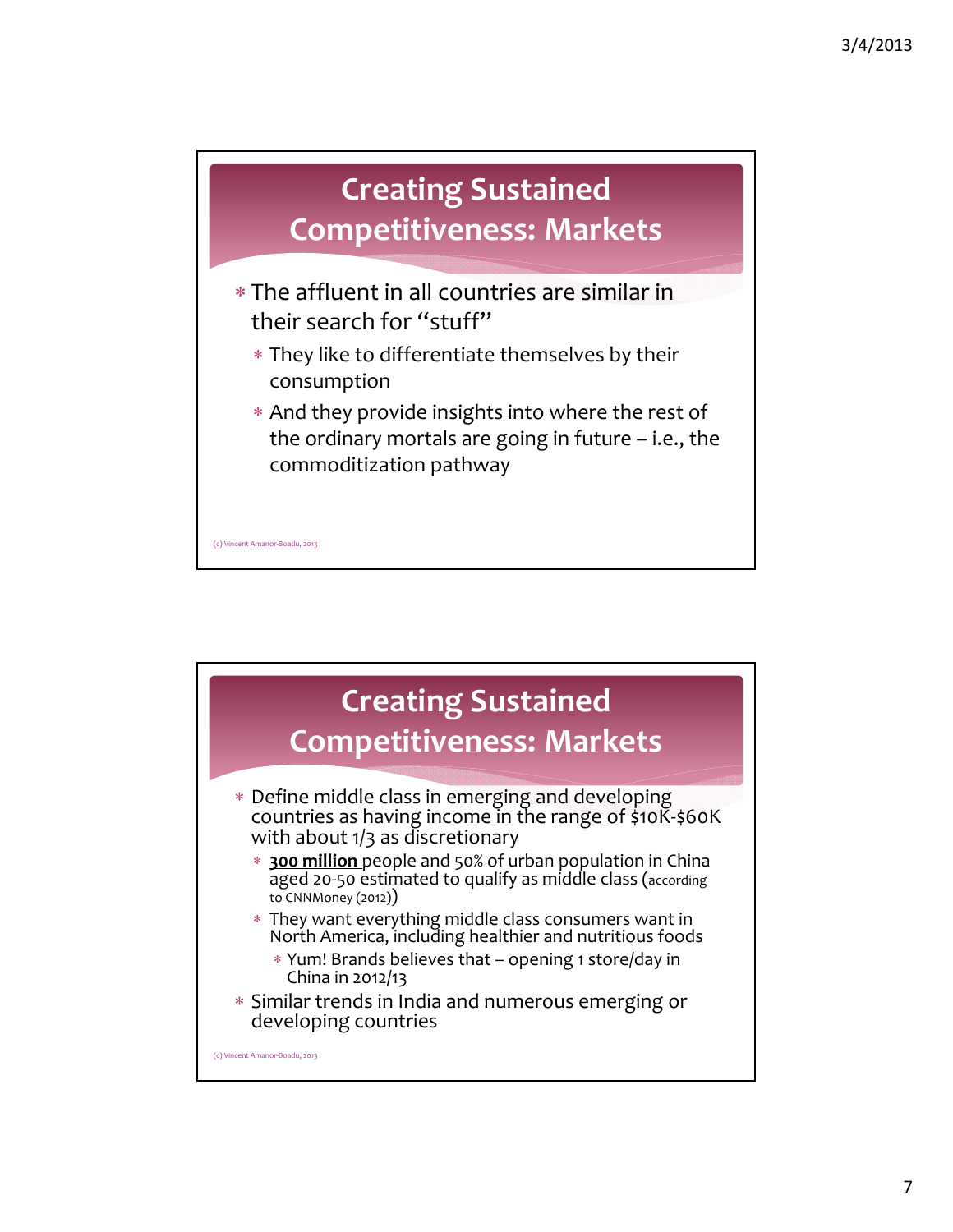

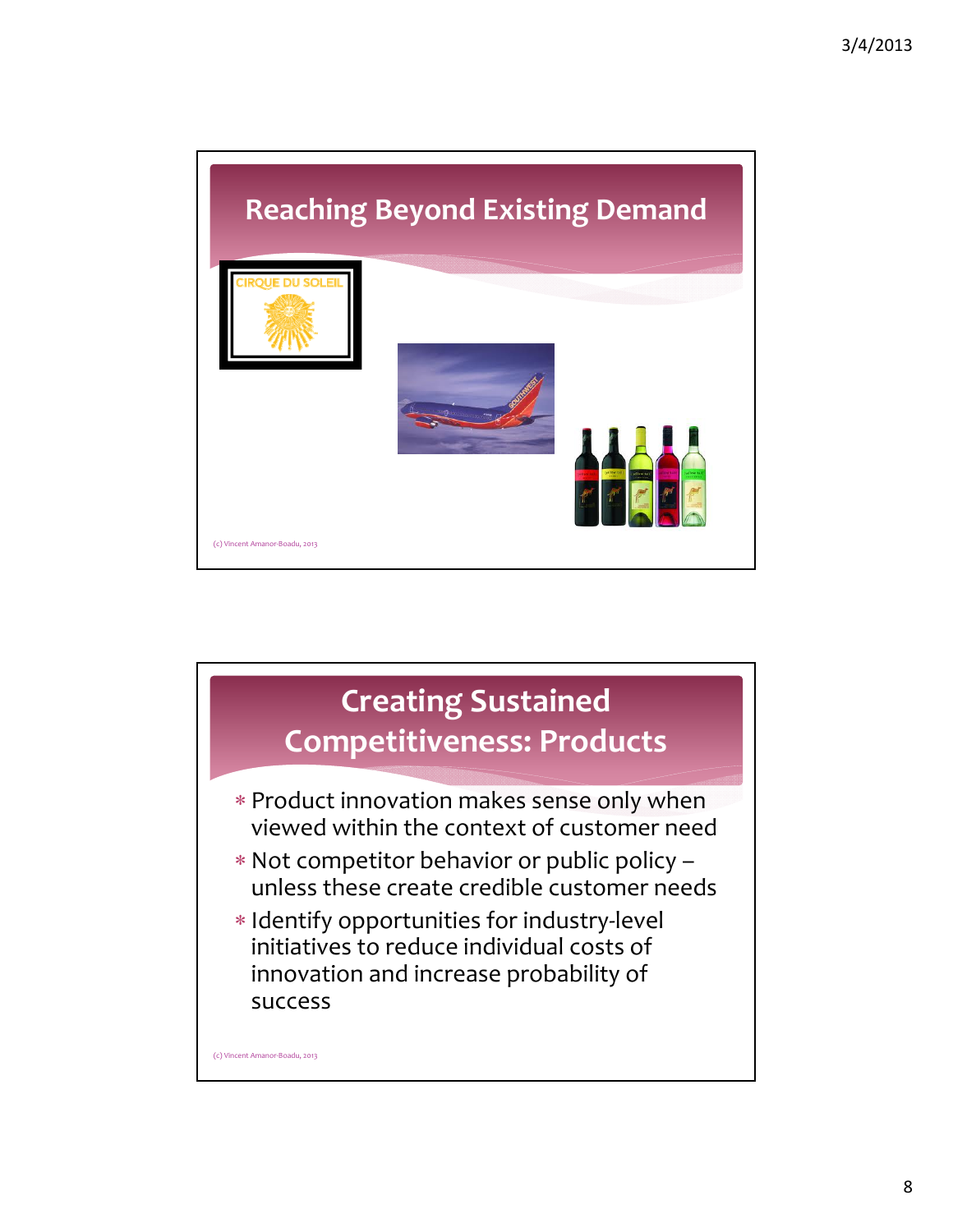

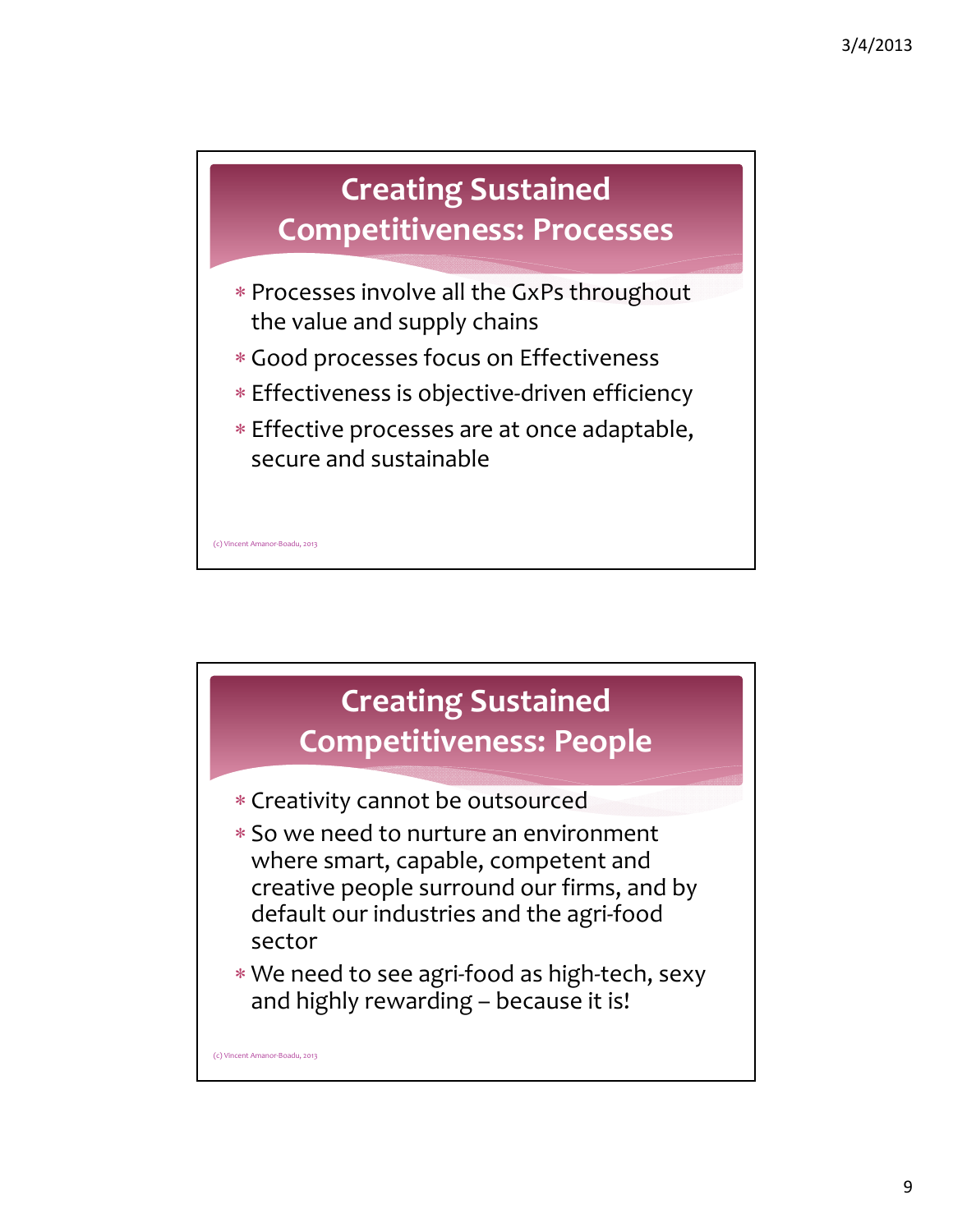

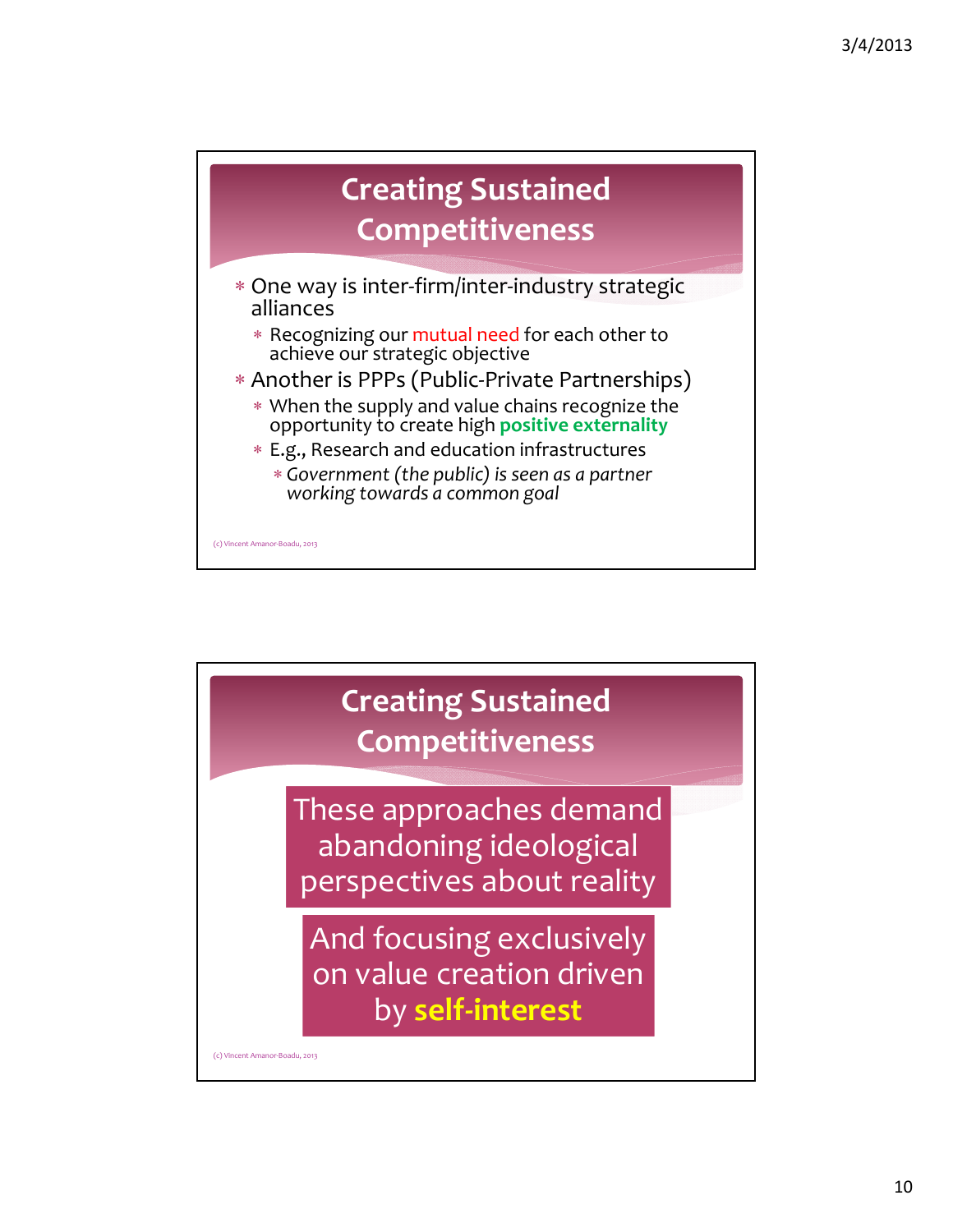

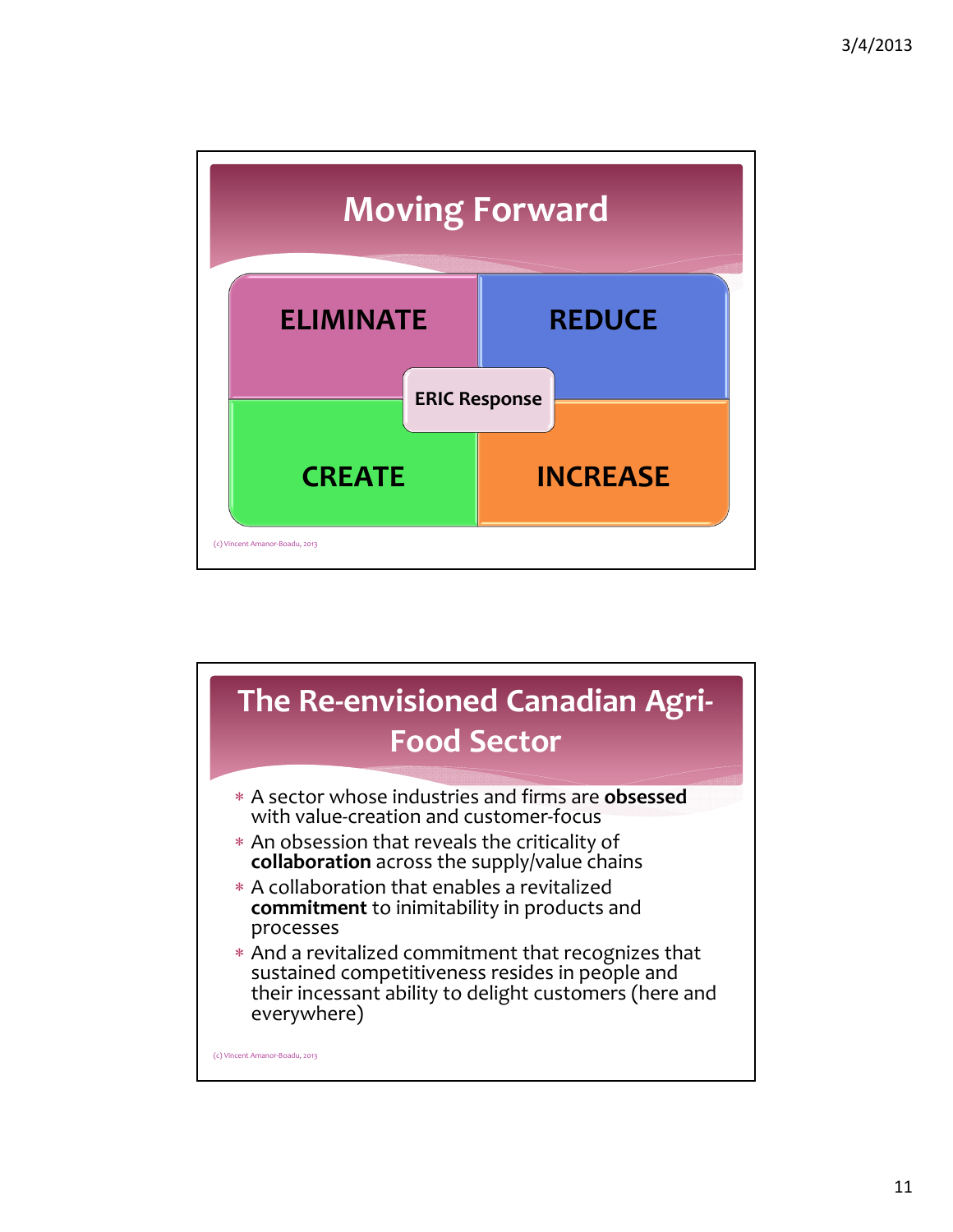## **The Re‐envisioned Canadian Agri‐ Food Sector**

Embracing this strategic approach to competitiveness facilitates an ability to sustain and secure the traditions its people have come to value and treasure

For only when we can seize control of change do we prevent our traditions and values from extinction

(c) Vincent Amanor‐Boadu, 2013